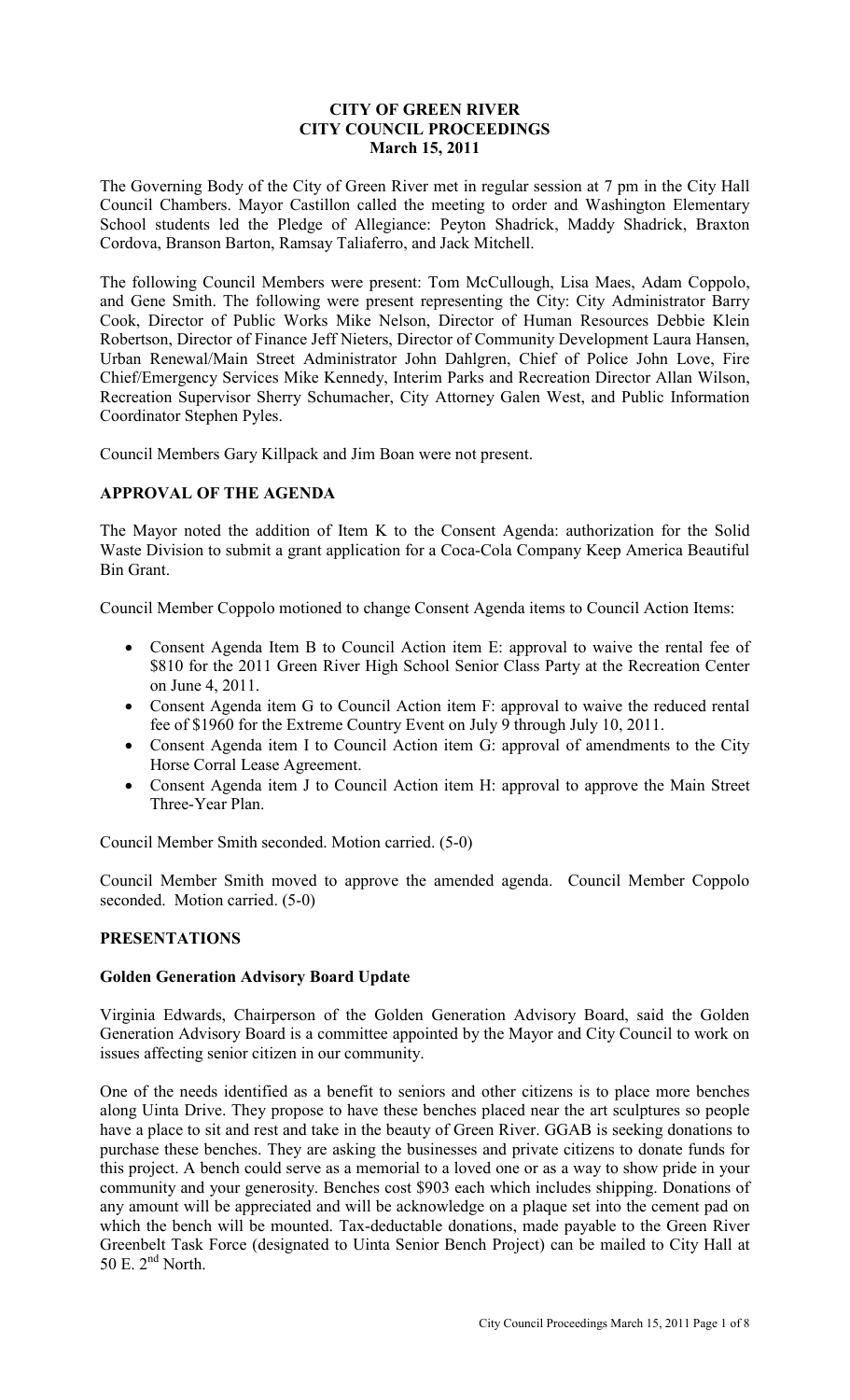They have a pledge for a bench from Mr. Paul Wyant from P.W. Hot Shot Services. GGAB has received support of several city departments already and would appreciate the support of the council.

Ms. Edwards said there is still one vacancy left on the GGAB board, and they encourage anyone fifty-five years of age or older who is interested in being a volunteer on the board to apply for appointment through the Mayor's office.

# **Sweetwater Count Joint Travel and Tourism Annual Report**

Jenissa Barlett, Executive Director of the Sweetwater County Joint Travel and Tourism, said every year she puts a report together to show all parties involved how the Lodging Tax has been administered for the year.

The Lodging Tax collections are currently flat; it is not any higher than last year at this time. The average room rate in 2009 was over \$100 a night and now they are around \$80 a night.

The Joint Travel and Tourism Board budgeted 45% for marketing, 25% for event grants, 2% for board projects, 6% for chamber block grants, 8% for SEC block grant, and 14% for administration.

She said thirteen out of the thirty-nine grants awarded in 2010 were for Green River. For every \$1 spent on advertising, there is a \$6 return of investment to Sweetwater County. The economic impact for 2010 from Green River events is \$2,190,175

Ms. Bartlett has been trying to recruit events in large capacity for this area. This has not been able to happen before due to lodging issues but now they have plenty of lodging available. They have been awarded the Wyoming High School Speech and Debate State Tournament for 2012 through 2014. All will take place at Western Wyoming Community College in Rock Springs.

Council Member McCullough thanked the Joint Travel and Tourism Board and there volunteers for an outstanding job promoting Sweetwater County.

Council Member Maes echoed Council Member McCullough's comments. She feels they do a great job.

The Mayor said it was an excellent presentation. He thanked her and the board for doing a great job.

# **RESOLUTIONS**

# **Citywide Comprehensive Planning Project**

**R11-10: A resolution for the governing body of the City of Green River, Wyoming, to approve an increase in the Capital Projects Fund for the Citywide Comprehensive Planning Project in the amount of \$75,000.** 

Council Member McCullough moved to approve a resolution in the amount of \$75,000 from the General Fund to provide funding to write the 2012 Comprehensive Plan. Council Member Maes seconded.

Council Member Coppolo asked why they were putting money aside for the plan when staff does not know how much it will cost.

Mr. Nieters said the state statutes say that you cannot have any expenditure unless you have money allocated for that particular use.

Motion carried. (5-0)

# **Service Road Project**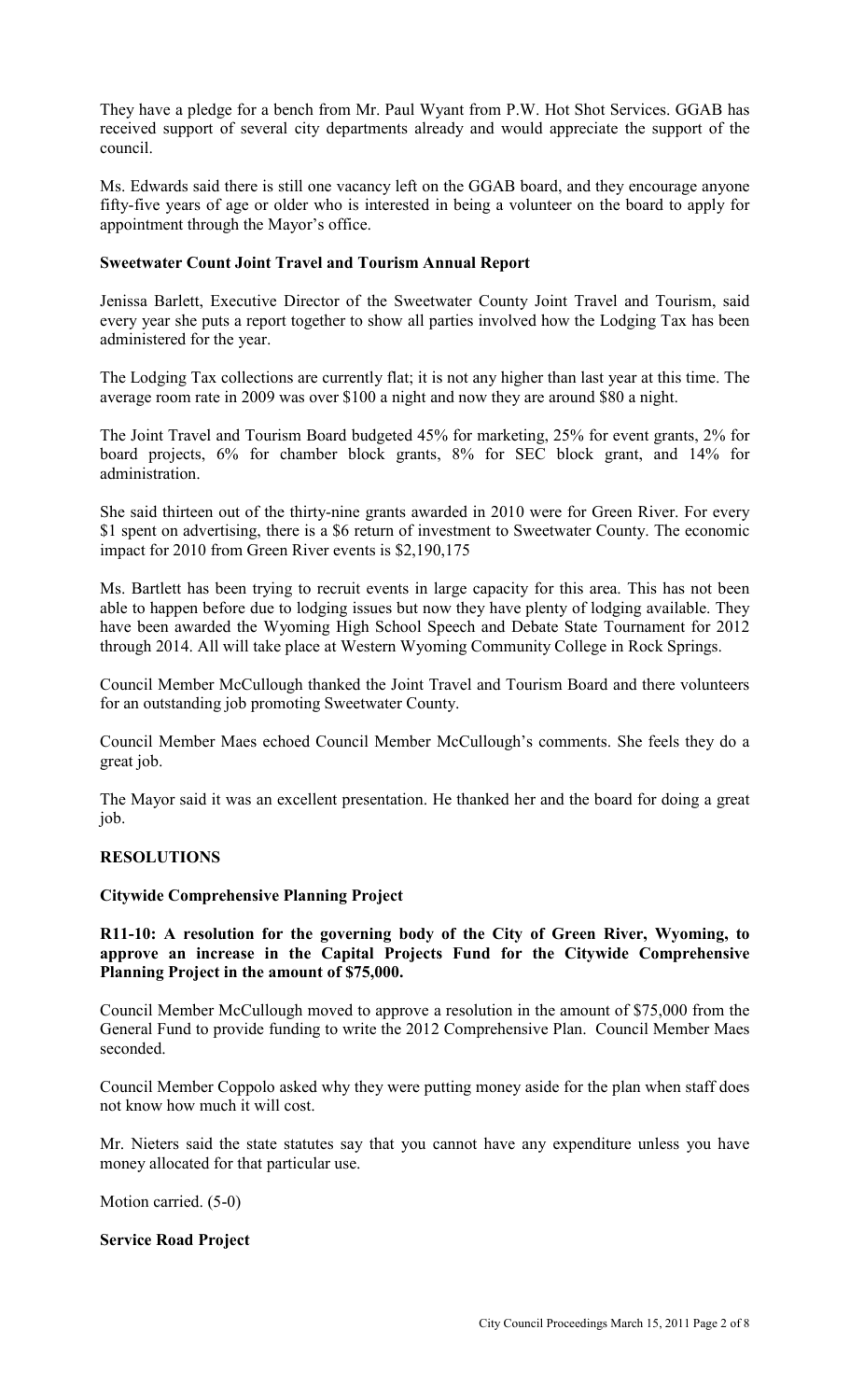**R11-11: A resolution for the governing body of the City of Green River, Wyoming, to approve an increase in the Capital Projects Fund for the North I-80 Service Road Project in the amount of \$56,100 and to enter into an agreement with Inberg-Miller Engineers to complete the work required for the selection of the preferred route for the project.**

Council Member Maes moved to approve the resolution for the governing body of the City for Green River, Wyoming, to increase in the Capital Projects Fund for the North I-80 Service Road Project in the amount of \$56,100 and to enter into an agreement with Inberg-Miller Engineers to complete the work require for selection of the preferred route for the project for the city's share of \$73,986.67. Council Member Coppolo seconded.

Mr. Cook said the City of Green River will be entering into an agreement with Inberg-Miller to do the survey work for an alternate route between Green River and Rock Springs. The project will be divided up into two work zones. The City of Green River will pay 100% of work zone one totaling \$32,930. Work zone two will be split into thirds the City of Rock Springs total at \$41,056.66, Sweetwater County total at \$41,056.67 and the City of Green River total at \$41,056.67. The projects total is \$156,100. The reason for adding money to this is because the city will be fronting the cost up front. The city of Green River will be reimbursed, totaling \$80,000 during the project.

Council Member Coppolo asked how much of the Road FCH Study will be incorporated in the project; could it save money on the project.

Mr. Cook said he believes that Inberg-Miller is planning to use the information from the study. He is hoping that it does save the city money.

Council Member Smith asked for a time-line for surveying.

Mr. Cook said it should be completed by October 1, 2011.

Motion carried. (5-0)

# **Utility Account Deposit Increase**

**R11-12: A resolution for the governing body of the City of Green River, Wyoming, to approve an amendment for resolution number R10-55 which amended the adopted schedule of fees charged for services, products, licenses, rentals, ect. for the City of Green River, Wyoming, for the fiscal year beginning July 1, 2010 and ending June 30, 2011.**

Council Member McCullough moved to approve a resolution for the governing body of the City of Green River, Wyoming, to approve an amendment for resolution number R10-55 which amended the adopted schedule of fees charged for services, products, licenses, rentals, ect. for the City of Green River, Wyoming, for the fiscal year beginning July 1, 2010 and ending June 30, 2011. Council Member Coppolo seconded.

Mr. Cook said there has been an increase in the number of tenants that are leaving without paying their balances. The city has not increased the deposit amount since 2005. With the increase of water rates over the last five years the \$100 deposit is not enough to cover the typical unpaid balance. The city makes every attempt to collect from the tenant but ultimately if the balance is unpaid it is reverted back to the property owner for payment.

Motion carried. (5-0)

# **COUNCIL ACTION ITEMS**

# **Restaurant Liquor License for High Plains Pizza**

Council Member Coppolo moved to approve the liquor license to Pizza Hut at 220 Uinta upon surrendering the liquor license at 615 E Flaming Gorge through March 31, 2012. Council Member Smith seconded. Motion carried. (5-0)

# **Tree Advisory Board Appointment**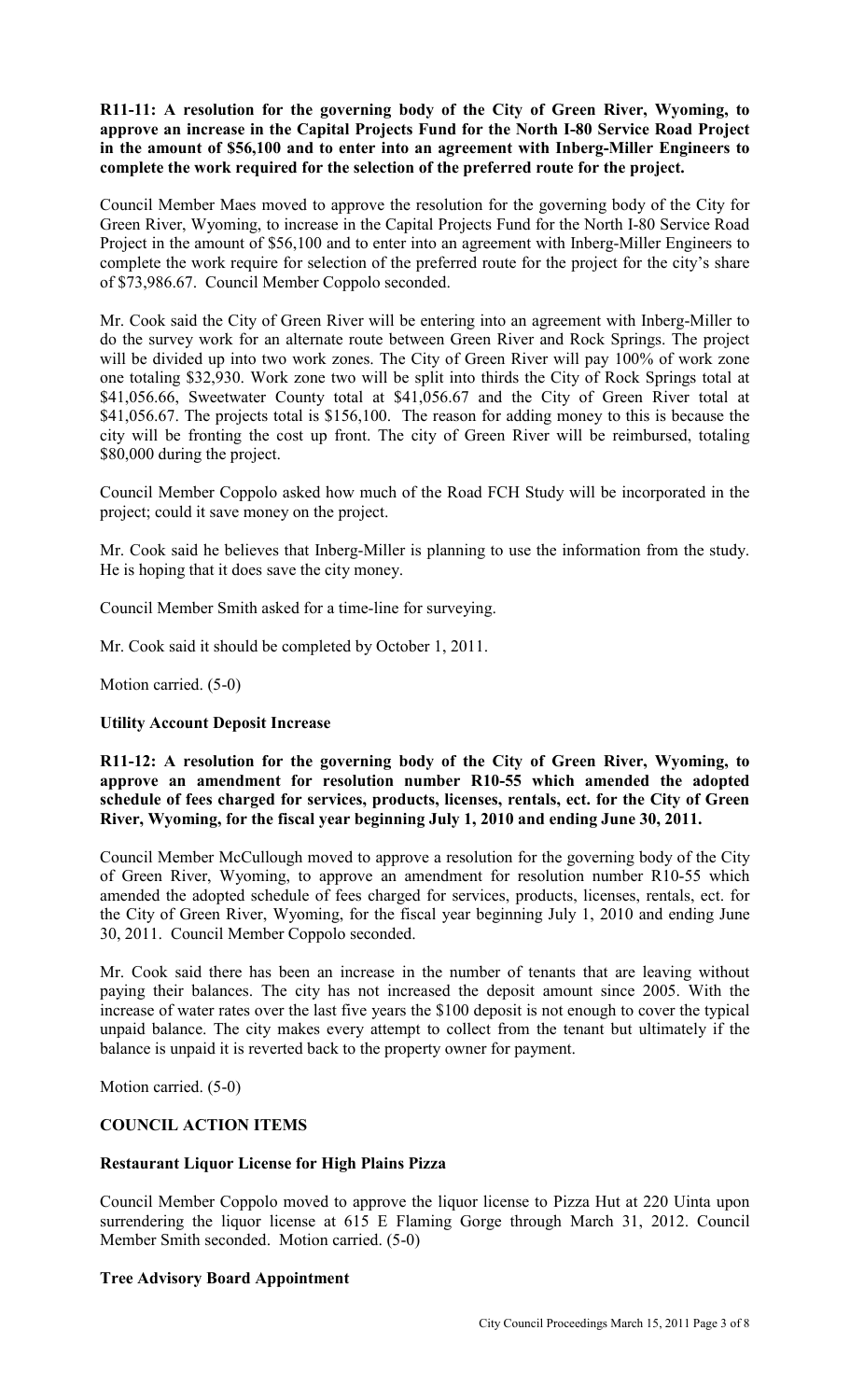Council Member Maes moved to confirm the Mayor's reappointment of Clarissa Kelly to the Tree Advisory Board for a three year term. Council Member McCullough seconded. Motion carried. (5-0)

# **JABG Direct Subgrant Award**

Council Member McCullough moved to waive the 2010 JABG direct subgrant award in the amount of \$3,442 to combine it with Sweetwater County, agree to the 10% grant match of \$382 in the FY12 budget, and authorize the Mayor to sign the Waiver of Direct Subgrant Award agreement pending legal review. Council Member Coppolo seconded. Motion carried. (5-0)

# **Household Hazardous Waste Day Agreement for 2011 and 2012**

Council Member Smith moved to enter into an Agreement with Sweetwater Solid Waste District #1 for the Household Hazardous Waste Collection event in 2011 and 2012. Council Member Coppolo seconded. Motion carried. (5-0)

# **Green River High School Senior Class Party**

Council Member Coppolo moved to waive the reduced rental fee of \$810 for the 2011 Green River High School senior class party at the Recreation Center on June 4, 2011. Council Member Maes seconded.

Council Member Coppolo asked about the school district not wanting to participate in this event and the city seems to be baring the cost to have these events.

Mr. Wilson said the school district and the city do trade off during the school year. The school district lets the city have some of their events in the schools. The soccer practices are done within the schools gyms in the winter and they do not charge us for the use of the facilities. The trade off is not seen but they do work with the city.

Council Member Smith thanked Mr. Wilson on the information about the tradeoff between the school and the city. He was not aware of anything like that. He asked Mr. Wilson if he feels it is a fare trade.

Mr. Wilson said yes.

The Mayor said these events have been going on for quite a few years and it keeps the kids off the streets.

Motion carried. (5-0)

# **Extreme Country Event**

Council Member McCullough moved to waive the reduced rental fee of \$1960 for the Extreme Country Event on July 9-10, 2011. Council Member Coppolo seconded.

Council Member Coppolo asked Ms. Brandjord to see if she could give back to local city entities that are charitable if the event goes well.

Cindy Brandjord, event coordinator, said the overall goal is to give back to the City of Green River and continue to make it grow.

Council Member Smith asked why the waiving of fees for the in-kind services were not included in the fees that they are waiving.

Mr. Wilson said the fees for this will be absorbed into his operation budget. He is hoping that Ms. Brandjord comes up with volunteers to help so they won't have to have as many personnel at the event to save on the cost.

Ms. Branjord said she has been contacted from many people wanting to offer their services. She thinks there will be a good amount of volunteers.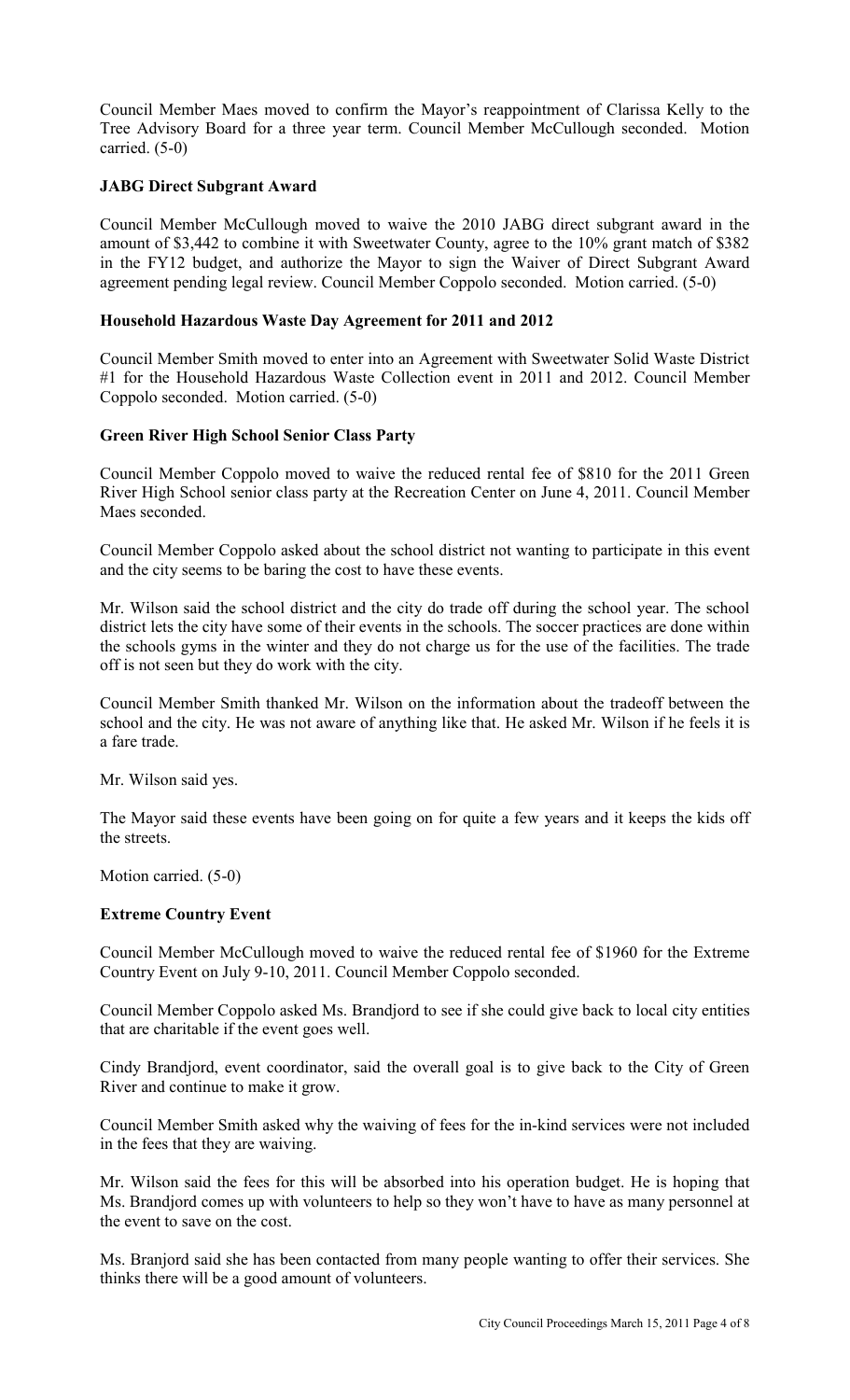Council Member McCullough thanked Ms. Brandjord for her time and for setting this event up.

Council Member Maes said there is another event going on at the same time.

Ms. Branjord said yes there is another event going on July 9, 2011. She has met with the organization that will be hosting the other event and they are going to help each other out. They will promote her event and she will promote their event. She said the event is the Biker Rally (Rally in the Alley), it is not for kids and her event is geared for families.

The Mayor said thank you to Ms. Brandjord for her efforts.

Motion carried (5-0)

# **City Horse Corral Lease**

Council Member Maes moved to accept the amendment to the lease between the City of Green River and the Horse Corral Lessees as proposed. Council Member Coppolo seconded.

Council Member Coppolo asked legal counsel if they could review the Horse Corral Lease Agreement at this time.

Mr. West said council can review the lease agreement at any time. The legal issue is all the corral agreements are individual agreements with individual occupants. The amendment to the agreement can be implemented for those who lease terms are expiring or new leases. You cannot unilaterally impose changes to a lease until the lease itself expires.

Council Member McCullough asked when the agreement expires.

Mr. Wilson said the lease expires April 14, 2022. He also said staff needs time to review the water cost since the water salesman will be going in.

Council Member Coppolo said one of the problems he has with the agreement is the rental fee they are paying for a year seems very low compared to the cost the city pays for maintenance and the amount of water that is being used. He would like to know when they could negotiate this agreement again with the Horse Corral Committee.

Mr. West said those who have an existing lease cannot be altered unless the land will be used for something other than horse corrals. There could be consensual changes if all parties agreed.

Mr. Wilson said the city has not fulfilled some of the terms that were agreed upon in the agreement. The city said they would install an eight inch water line on the west end of the horse corrals and it has not been done.

Council Member Coppolo said all he is trying to do is get a fair and equitable exchange with the corral renters.

Mr. Wilson said \$13.25 a month is not a lot, for what the city is providing.

Motion carried (5-0)

# **Main Street Three-Year Plan**

Council Member Smith moved to approve the Green River Main Street Three-Year Plan. Council Member McCullough seconded.

Council Member Smith said he supports this and he thinks this is an excellent plan. He said it does need an action plan.

John Dahlgren, URA/Main Street Administrator, said the reason these came to council separate is because the state mandated that they complete a plan before April 1, 2011. The committee's are working hard to come up with the action plans. Each year the main street board of directors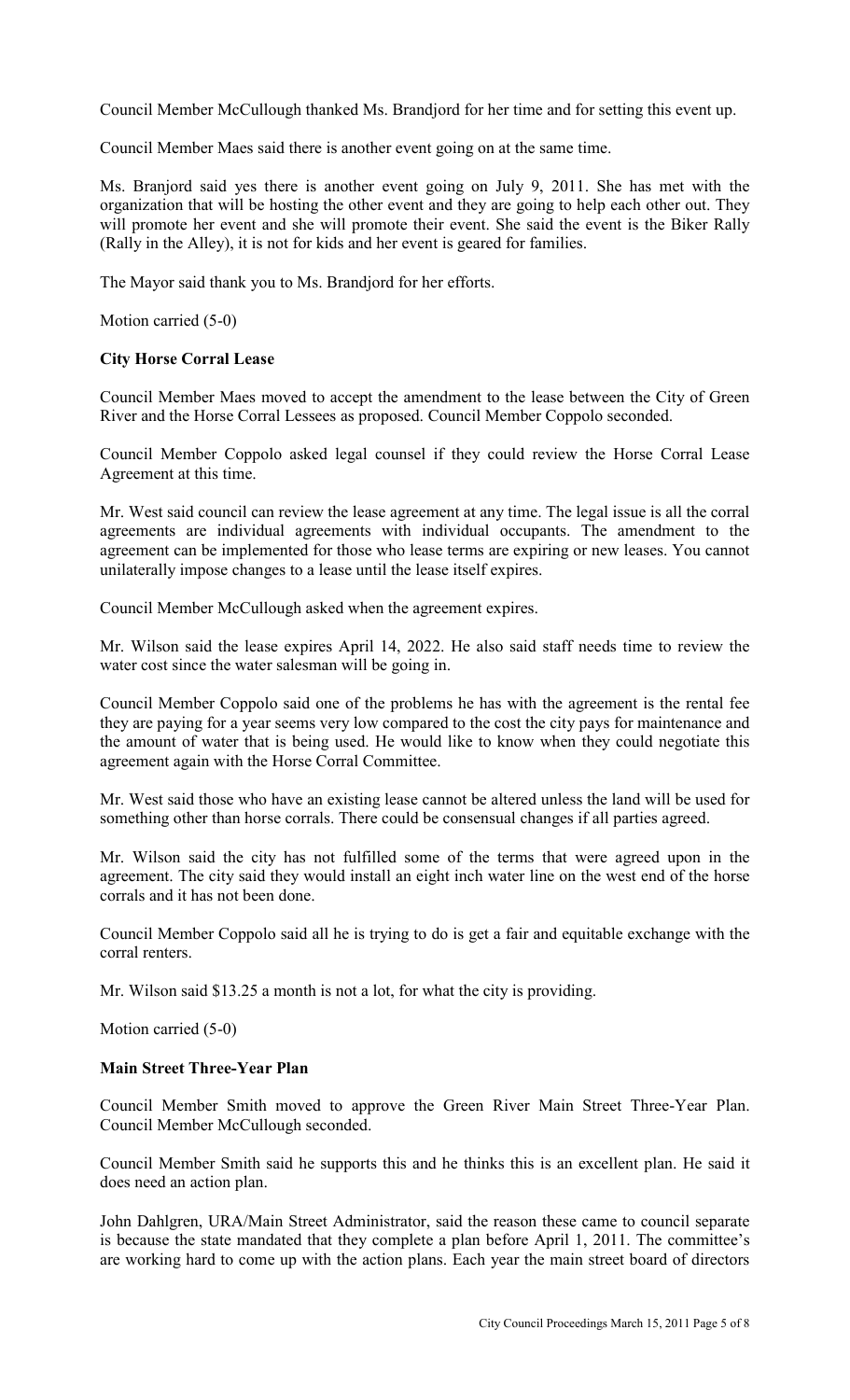will review the action plan to see if they are accomplishing their goals. He said he has the greatest volunteers and board members helping him and he could not have done it without them.

Council Member Coppolo said he thinks it is a great plan. He suggests having quarterly reviews instead of yearly reviews.

Council Member Smith said they have his support.

Council Member Maes said she will support them also.

The Mayor said he will support the plan. He thanked the volunteers that have taken time to complete the plan.

Motion carried. (5-0)

# **CONSENT AGENDA**

Council Member Maes moved to approve the following consent agenda items. Council Member Smith seconded. Motion carried. (5-0)

- Approval of the Memorandum of Understanding between the City of Green River and the Quilting on the Green Committee.
- Approval of the Maintenance Agreements between the City of Green River and the Sweetwater County Airport Board for the placement of the art piece "Aviator"
- Approval of the 2011 American Red Cross/Green River Recreation Center Authorized Provider Agreement.
- Approval the Lease Agreement between the City of Green River and Darren Gregory for horse corral #13.
- Authorize Mike Newcomb to remove old wood, and Cathy Hughes to remove two tables, from the Landfill.
- Approval of the Memorandum of Understanding with the 2011 Overland Stage Stampede Planning Committee.
- Authorize the Solid Waste Division to submit a grant application for a Coca-Cola Company Keep America Beautiful Bin Grant for 50 bins.
- Approval of the Minutes for: March 1, 2011.
- Financial Reports and Payment of Bills: Prepaid Invoices  $= $111,476.42$ Pre-authorization Payments =  $$755,000.00$

| Outstanding Invoices = $$396,061.49$ |
|--------------------------------------|
| Payroll Expenditures = $$345,717.93$ |

# **CITY ADMINISTRATOR'S REPORT**

Mr. Cook said the last ten years the percentage that the city receives in sales tax revenue is 31.3%. With the census numbers in, it shows the new percentage will be 28.5% a loss of 3%. This is due to Rock Spring growing faster than Green River. The loss will be around \$1.1 million annually. He will be taken this into consideration in planning the next year's budget.

He received, from the State Land and Investment Board, their calculations of the revenue sharing. This is money that the State of Wyoming shares with local governments. They allocated money to each municipality and the city is subject to get \$764,993.00 which will continue for another year. They allocated an additional \$10 million dollars so the city will get an additional \$160,000 on August 15, 2011. That brings the total to \$924,788.97.

The consensus block grants are also divided up between twenty-three counties for capital projects. Sweetwater County will be receiving \$2,317,324. All counties will have to meet to decide how to divide this up.

Mr. Cook said at council's request he has information on street improvements. If \$500,000 is budgeted, three streets could be improved, \$1 million budgeted five streets improved, and \$1.5 million budgeted eight streets can be improved.

Council Member McCullough asked what the improvements would encompass.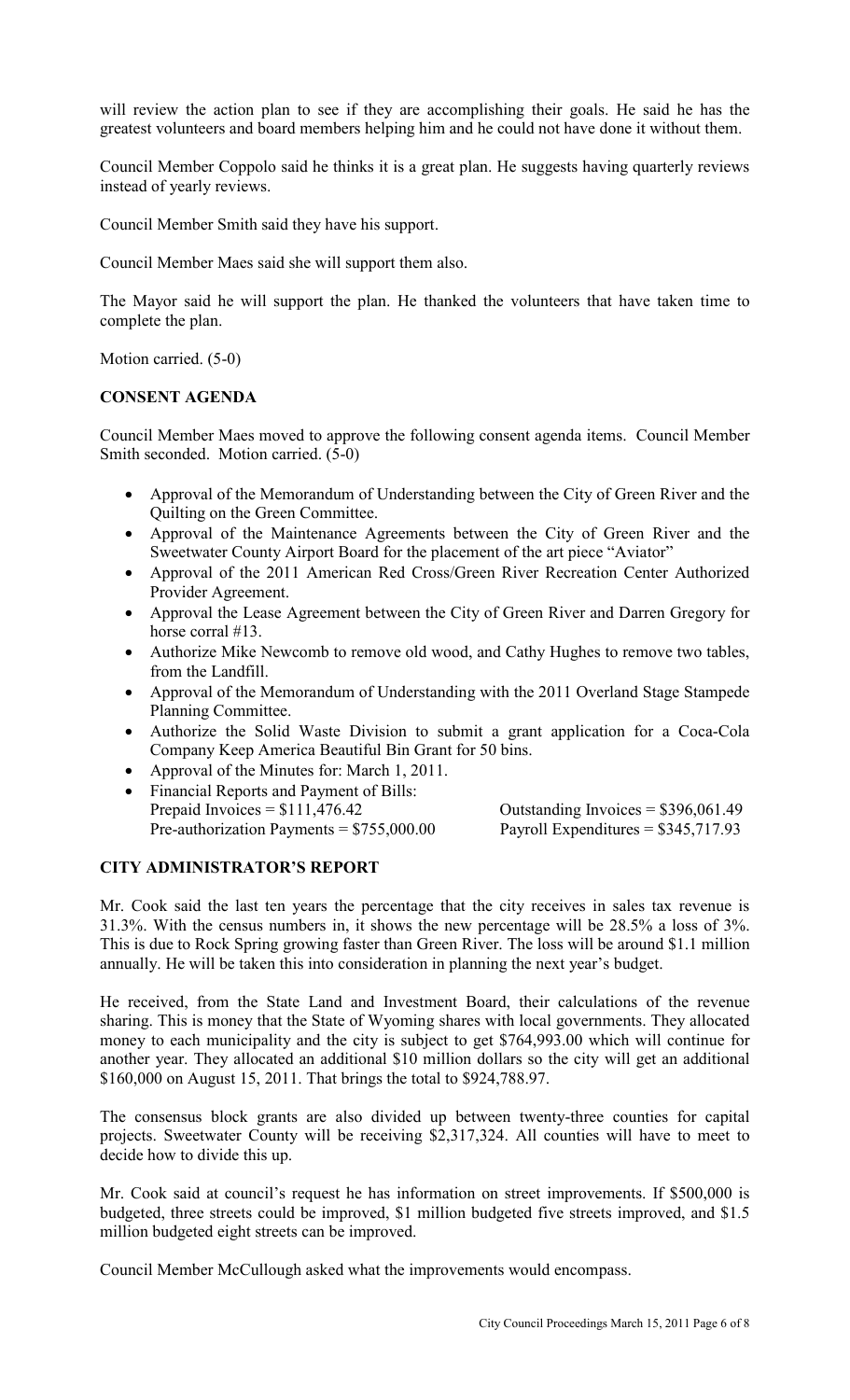Mr. Cook said it would mostly be reconstruction with concrete.

He said the Community Development Department and the Police Department have been working together on a procedure for nuisances. Staff intends to be very aggressive with enforcing these ordinances. They will issue citations and process them through court. He has spoken with the Police Department on redrafting the parking ordinance. They will be coming to council with suggested improvements on the ordinance at a workshop in April. This will make it clearer, easier to enforce, and also inform the citizens that they will be enforcing the ordinance.

He said the Landfill hours have changed effective on Monday, March 14, 2011. Hours are 8:00 am to 5:30 pm for the summer.

He said there are three cost options for the proposed ice skating rink. The first is \$49,500, seconded is \$100, 024, and third is \$94,269.

He has talked to the DEQ in Lander, Wyoming for an update on the Brown's Field site at the old water treatment site. She is in the process of looking into this and will have a report ready at the end of March.

Mr. Cook said on the Horse Corrals, when it was proposed to make changes to the horse corrals there was a huge uproar. The city required them to make changes to their corrals at a cost to them so Horse Corral Committee said they want a 25 year lease.

Council Member Coppolo asked if Mr. Wilson could get an estimate on the cost for the maintenance on the ice rink.

Mr. Wilson said the manufacture said staff is going to have to put easy glide down every couple of weeks but for everything else he can only estimate the cost. He said if they covered the ice rink it could eliminate some problems.

Council Member Coppolo asked if Mr. Wilson to provide cost estimates to cover it.

Mr. Wilson said staff is looking into an event tent to put over the rink.

Council Member McCullough asked if anyone knows how many people are going to use the rink.

Mr. Wilson said he does not know how many people would use it. Currently at Stratton Myers Park they have a few inquiries about it a year.

Council Member McCullough asked Mr. Wilson to do a ballot to ask people at the Recreation Center what they think about it.

Council Member Maes said there are not a lot of winter activities. The current ice skating pond is on a dirt road and out of the way where people do not know it is there. She thinks it would be used if available. She said there is not a lot of maintenance that will be required on the artificial ice. She thanked Mr. Wilson for doing the research on this.

The Mayor asked what happened to the ice skating rink at the Recreation Center.

Mr. Wilson said the water was causing problems with the foundation of the Recreation Center so they stopped it. They tried many things to fix the issue but they were not able to.

Mr. Wilson presented council with a thank you card, t-shirt, and cup from Crookston, Minnesota students. They came here to do some clean-up projects and all they asked for was a place to stay. They did some painting, and they cleaned along the pathway. They were a great group of students and he welcomed them back anytime.

The Mayor suggested sending them a thank you card.

Mr. Wilson said they were planning to send one to them.